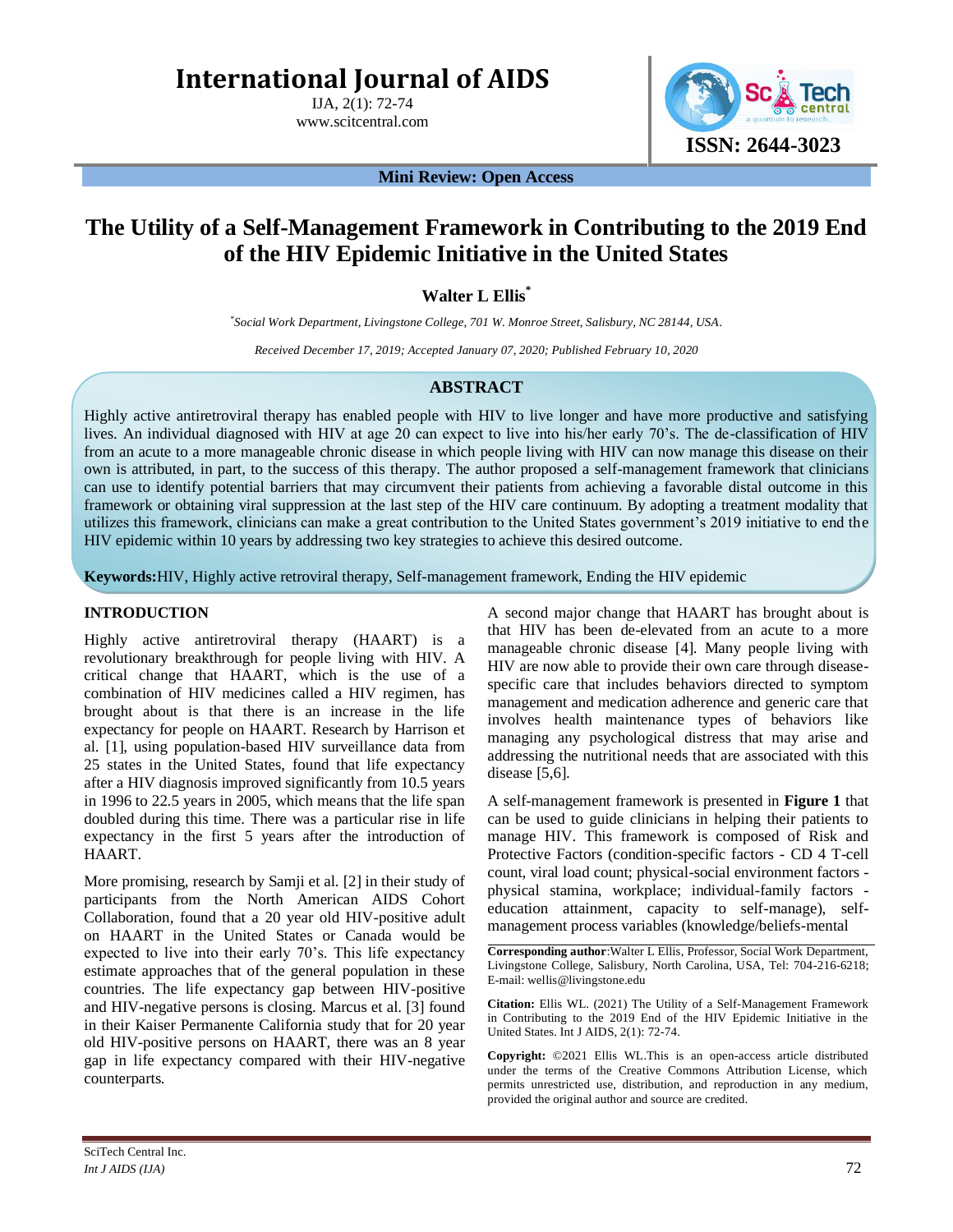#### *Int J AIDS, 2(1): 72-74Ellis WL*

health care and substance-use treatment, perceived stressself-efficacy; self-regulation skills-depression; social facilitation-functional social support), Proximal Outcomes (self-management behaviors - symptom management, medication adherence; nutritional supplementation) and Distal Outcomes (health status - stabilization/worsening of condition-specific factors - CD4 t-cell count, viral load count). The reader is referred to Ellis [7] for a detailed description of this framework.



**Figure 1.** A self-management framework.

*Adopted with permission from Dr. Polly A Ryan at the Self-Management Science Center at the University of Wisconsin-Milwaukee*

#### **THE HIV CARE CONTINUUM AND SELF-MANAGEMENT FRAMEWORK**

The United States Centers for Disease Control and Prevention (CDC) tracks HIV using a series of steps from the time a person receives a diagnosis of HIV, linked to care, received or were retained in care and has become virally suppressed. Viral suppression is measured as a viral load test result <200 copies/ml at the most recent viral load test during measurement year [8]. A person's viral load is an indication of the level of the HIV virus in his/her blood. People living with HIV on HAART and who have an undetectable level of HIV in their blood not only have a longer life expectancy but also a negligible risk of transmitting HIV to their HIV-negative partners [8,9].

The self-management framework through its risk and protective factors, self-management process variables and proximal outcomes provide feedback to clinicians as to potential barriers in the received or retained in care step of the HIV care continuum that may prevent their patients from achieving a favorable distal outcome in this framework or reaching viral suppression in the last step of this continuum.

SciTech Central Inc*. Int J AIDS (IJA)* 73

In this framework, self-management process variablesmental health care and substance-use treatment and cognitive-affective depression, have all been found to increase the need for nutritional supplementation among seropositive mothers [7]. This was found to be a barrier for many of these resource-constrained mothers because the nutritional supplements that were prescribed to them were over-the-counter (OTC) products, and had to be paid for outof-pocket because the Medicaid Program in North Carolina did not provide coverage for the types of OTC products that these mothers were in need of; multivitamins, minerals, and nutritional drinks. This Medicaid policy, and it continues to be in place in this state along with 7 other states that do not provide this Medicaid benefit at all [10,11], and inability of resource-constrained people living with HIV to pay out-ofpocket or borrow money from their family members or friends to buy these OTC products to complement HAART circumvent them from achieving a favorable distal outcome in the self-management framework and reaching viral suppression at the last step of the HIV care continuum. This finding is important because the CDC [12] reported that in 2016, 11% of people living with HIV and receiving care